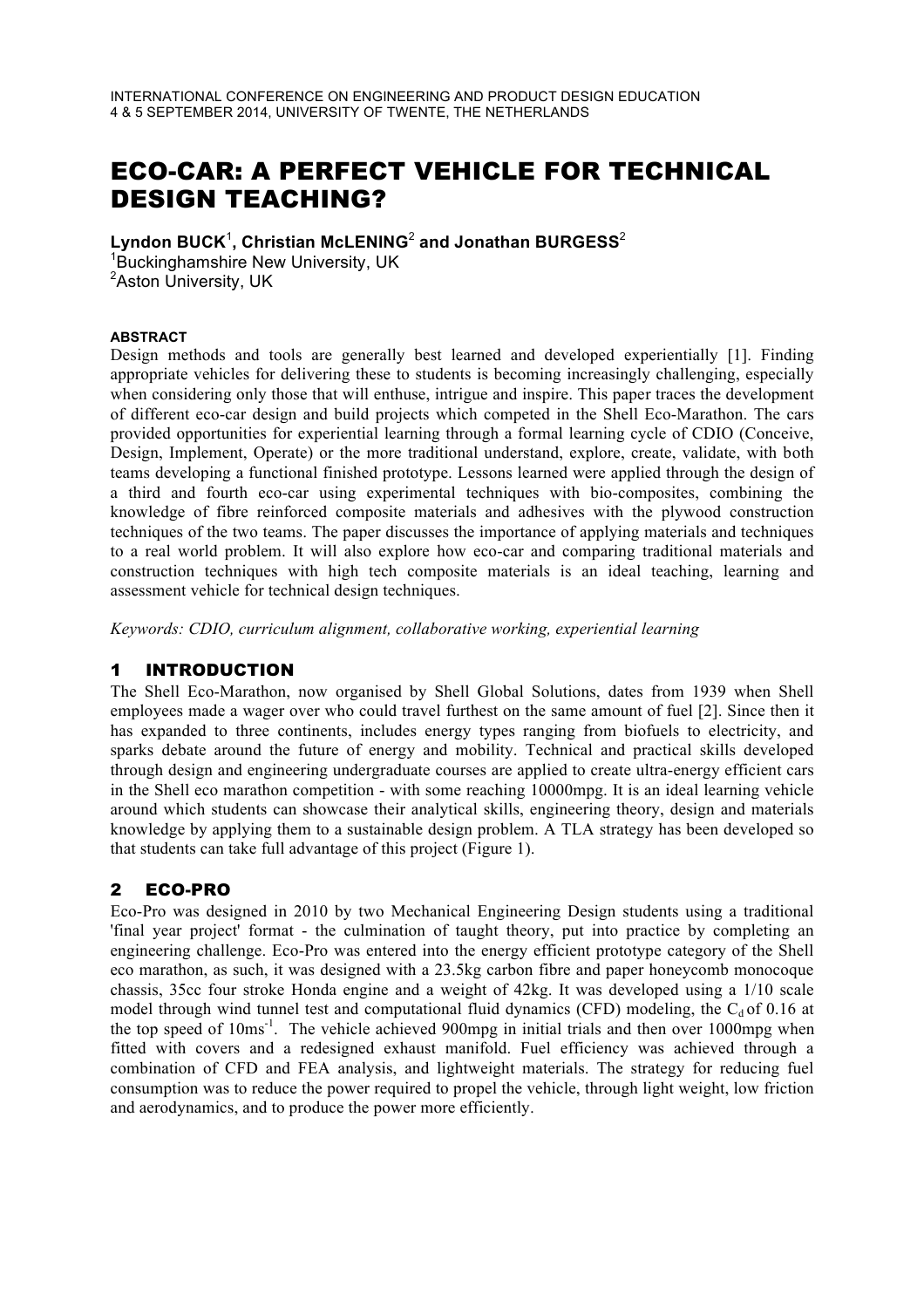

*Figure 1. Teaching and learning strategy proposed for the eco-car project*



*Figure 2. Establishment 1 - Eco-Pro (without covers, showing driver and engine)*



*Figure 3. Eco-Pro promo poster showing stages of design, construction and testing*

# 3 SHELL URBAN CONCEPT CAR

Vehicle two was designed in 2011 by a team of final year BSc Product and Automotive Design and BEng Mechanical Engineering students at establishment two and was powered by a hydrogen fuel cell. This car competed in the Shell Urban Concept category, offering a vision of a more sustainable city car. Students worked on a single aspect of the vehicle, gradually applying collaborative co-design techniques, reflecting and analysing, and developing into a cohesive team.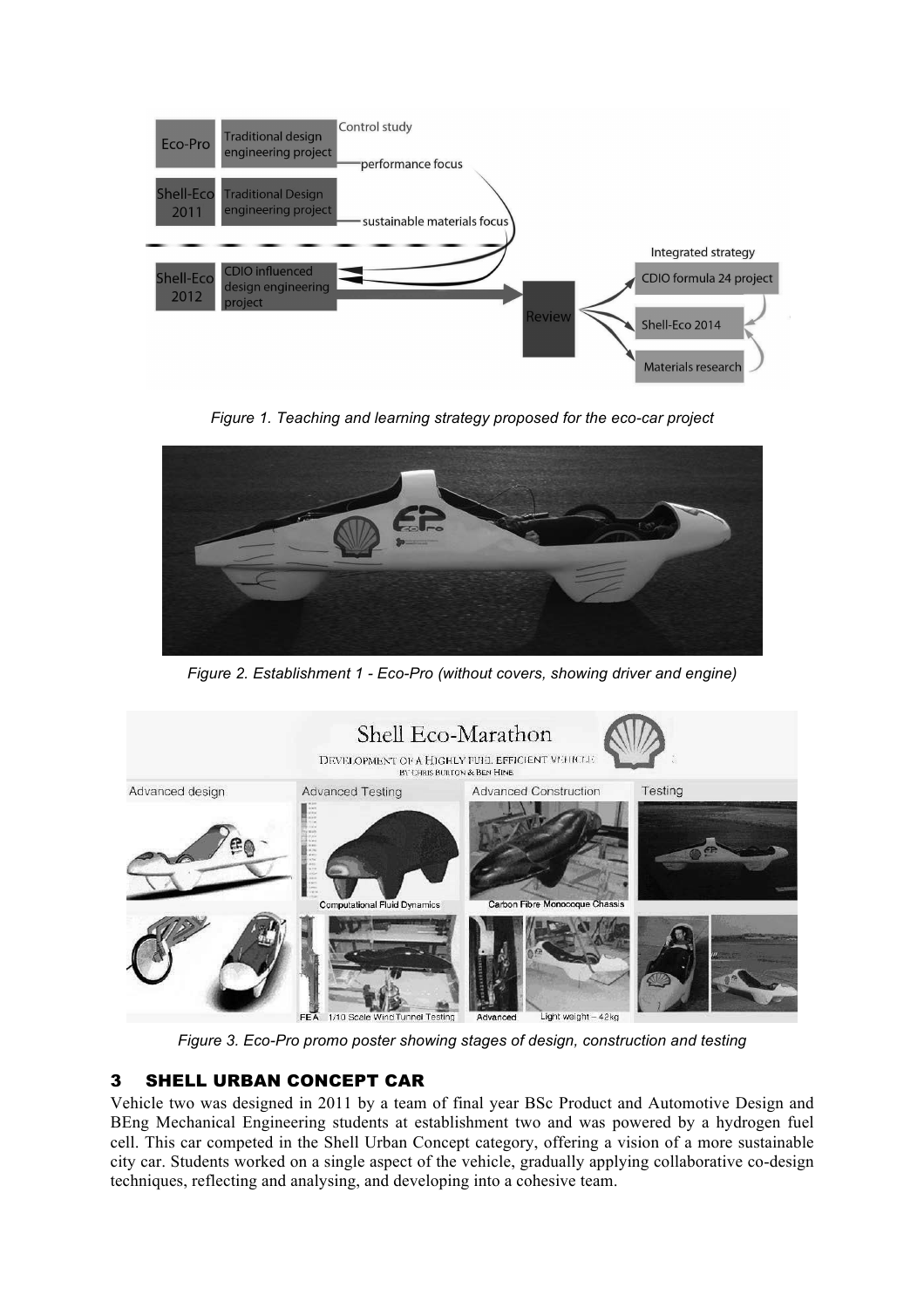

*Figure 4. Eco marathon sustainable city car with hydrogen fuel cell 2011*

In 2012, the project developed further with a team encouraged to utilise a learning approach based on the CDIO principles developed in 2000 by MIT (Figure 10) and saw the team develop a plywood chassis using cardboard composite and wood panels for a more sustainable structure. For continuity, a similar concept to the 2011 car was used for 2012. Instead of each student focus on separate individual projects, a cohesive project management approach was taken, encouraging team members to collaborate - sharing ideas and discussing problems amongst the group. This cohesive approach led to significant improvements in the design and materials used, with a more technically advanced flat-pack chassis which was commended by judges. Students' learning and comprehension was far greater using the shared and collaborative learning strategy, and the results were greatly improved - team went on to win the Shell Eco Design Award in Rotterdam 2012 [3].



*Figure 5. Shell Eco Marathon car 2012, and competition prize giving event*

Establishment 2 has since invested in a new, more advanced hydrogen fuel cell. The original fuel cell used in the 2011 car is used as a bench testing unit for educating students on this emerging and rapidly developing technology. This provides students with relevant practical knowledge, then challenges them to apply what they have learned to a real engineering problem using the latest technologies, with the later fuel cell showing great improvements in size, weight and efficiency.



*Figure 6. 1KW Original 2011 Ballard Nexa fuel cell set up for bench testing (left), smaller and more efficient 1KW Horizon fuel cell set up for the Shell car 2014 (right)*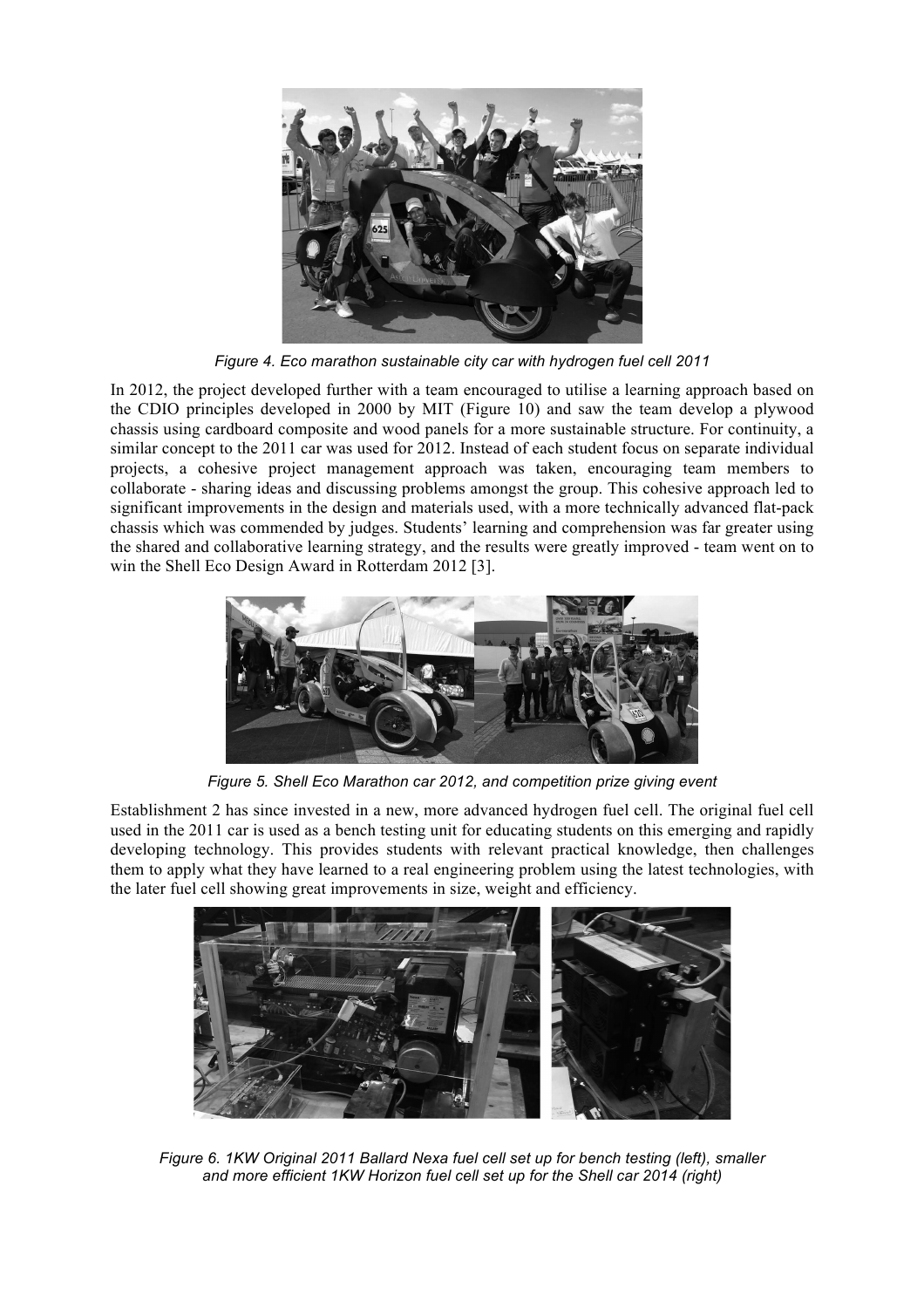The successful development of the Shell project has influenced the strategy for the design and engineering school's undergraduate CDIO program and also with the individual course strategies.

# 4 DEVELOPMENT OF LEARNING - CDIO

The teaching and learning principles developed across the two initial case studies have been applied to the undergraduate learning experience. A distinctive element of the previous Shell and Eco-Pro projects was the team composition, being made up of both engineering and design students. This has been introduced in a three month, first year undergraduate project. Mixed teams of BEng Mechanical Engineering and BSc Product and Automotive Design students work together to design and build components for Formula 24 electric cars. The design challenge has allows students some freedom whilst also providing a structure to ensure teams can cope with the challenge at this level. Students are introduced to practical skills of manufacturing and assembly with a standard front suspension design for each car. This facilitates students' understanding and interpretation of engineering drawings, which then they take into the machine shop and make, again and integrating connecting theory with practice to broaden and deepen their learning [4].



*Figure 7. Formula 24 First year CDIO design & make project, construction 2013*

This challenge gives students a standard rear subsection to ensure some consistency and to allow teams to concentrate on the design and manufacture of their own main chassis. CDIO encourages teams to develop their own solutions and either wood or steel were permitted chassis materials, all with specific cost constraints to bring a realistic parameter to the work. Teams were encouraged to experiment and take risks while considering the issues of weight, strength and sustainable design.



*Figure 8. Formula 24 First year project, final testing and timed race event 2014*

Teams tested the cars in the final week of the module and were awarded marks for cost, design, construction and assembly. Feedback from students showed excellent engagement in the project with students enjoying the combination of theory and applied practical experimentation. The skills developed through CDIO projects such as this will feed into the Shell project in their final year, allowing the students to build on previous knowledge while also challenging them further.

# 5 PEDAGOGY APPROACH – EXPERIENCING THE CDIO CYCLE

The CDIO initiative aims to provide students with an education that stresses engineering fundamentals set in the context of **C**onceiving - **D**esigning - **I**mplementing - **O**perating real world systems and products. CDIO has 12 published standards which prescribe improvements in 4 areas:

- Increase in active and hands-on learning (programme philosophy, standard 1)
- Emphasis on problem formulation (curriculum development, standards 2, 3 and 4)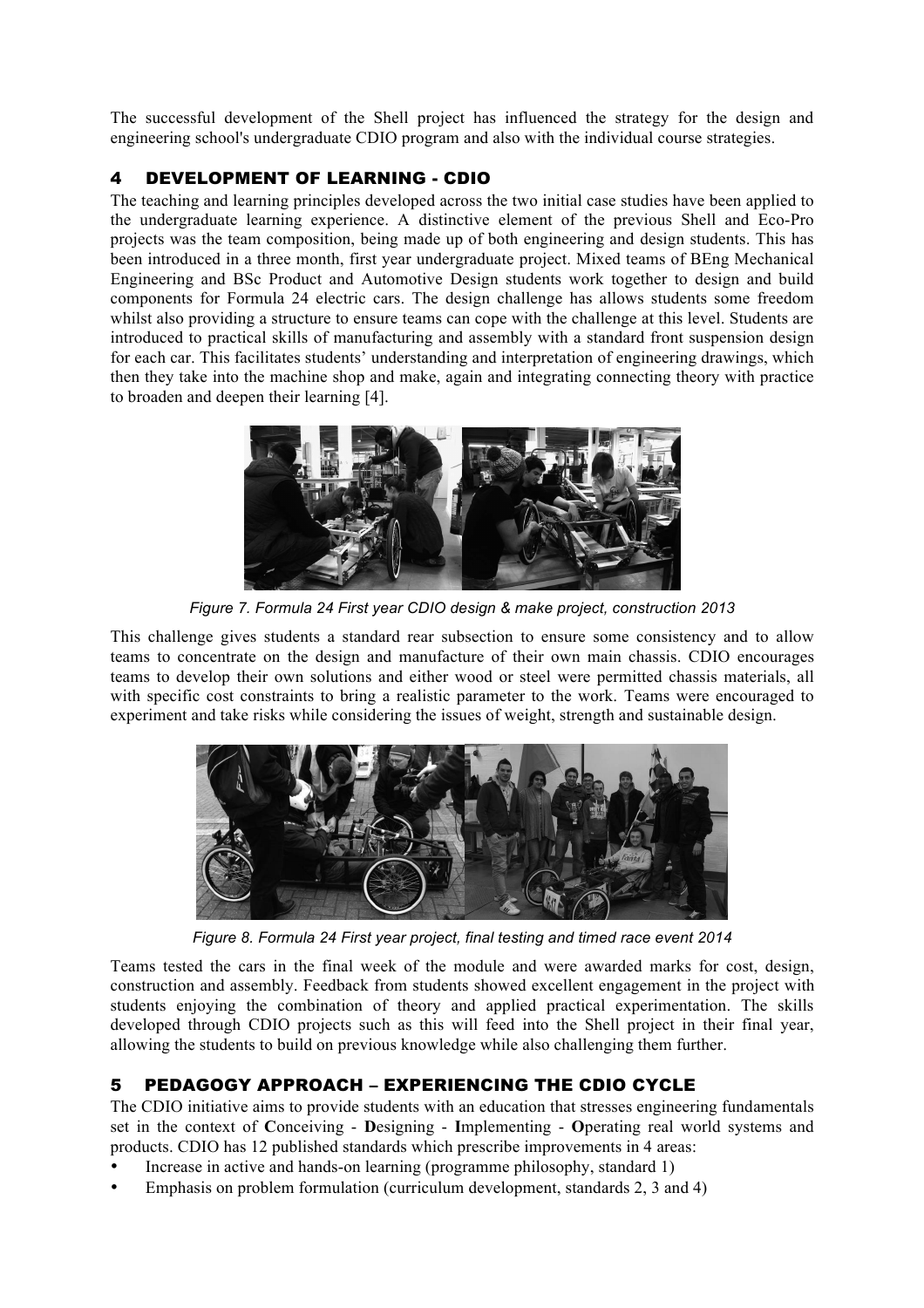- Emphasis on concept learning (design-build experiences and workspaces, standards 5 and 6, and new methods of teaching and learning, standards 7 and 8)
- Enhancement of learning feedback mechanisms (assessment  $\&$  evaluation, standards 11 and 12) (the remaining standards 9 and 10 provide guidance on faculty development).

These standards therefore cover all 3 of the major processes in education – curriculum, pedagogy and assessment. By addressing these simultaneously, and aligning in support of each other, the CDIO concept promotes the notion that learning activities can be crafted to support explicit pre-professional behaviours [5]. By applying CDIO through eco-car, ie a motivational and aspiration activity which encompassing technical aspects, a successful learning vehicle has been established.

## 6 CONCLUSIONS AND FURTHER WORK

The Eco-Pro and Shell Eco Marathon cars show the potential for large, complex group based practical projects in a students' learning. They could be seen as collaborative major projects at a final year degree level, or as part of a compulsory postgraduate group module. Their complexity and level of sophistication is clearly demonstrated with the final vehicles, both being advanced and well developed prototype vehicles. On reflection, the project contained a number of features that made a huge impact on the teaching and learning from the students' and staff perspective:

- a. The mixed teams of engineers and designers proved very favourable in a sharing of knowledge within the group and breaking down the boundaries between disciplines, a co-design approach.
- b. The practical nature of the learning allowed a broadening and deepening understanding of theory, seen through the application of principles in an enjoyable and cooperative environment.
- c. The projects themselves became effective learning vehicles to explain engineering and material principles, in particular sustainability, material selection, and technical issues such as fuel cells.
- d. The Shell competition presents an opportunity for final year students to take part in a high profile realistic project, relevant to the many and various challenges they will face in industry.



*Figure 9. The CDIO engineering education principle [6]* 

The CDIO initiative was developed with input from academics, industry, engineers, and students. It is universally adaptable for engineering schools and is being adopted by a growing number of engineering educational institutions around the world. CDIO is currently in use in aerospace, applied physics, electrical engineering, and mechanical engineering departments, and a growing number of design courses. CDIO is based on a premise that engineering graduates should be able to: Conceive - Design - Implement - Operate complex value-added engineering systems in a team based engineering environment to create systems and products. The goals are to educate students to master a *deeper working knowledge* of the technical fundamentals; to educate engineers to lead in the *creation and operation* of new products and systems; and to educate future researchers to understand the importance and *strategic value* of their work; students report very positive results.

Project outcomes were disseminated through delivery of a first year module using the CDIO model. Feedback shows a positive experience for students with increased confidence about the manufacturing process, team working and the link between design process and final outcome. The planning and coordination of first year learning is critical for success - while final year students can at times be expected to be self sufficient, first year students need a much more structured learning journey. Detailed planning is required, with careful consideration of the learning aims and objectives to ensure